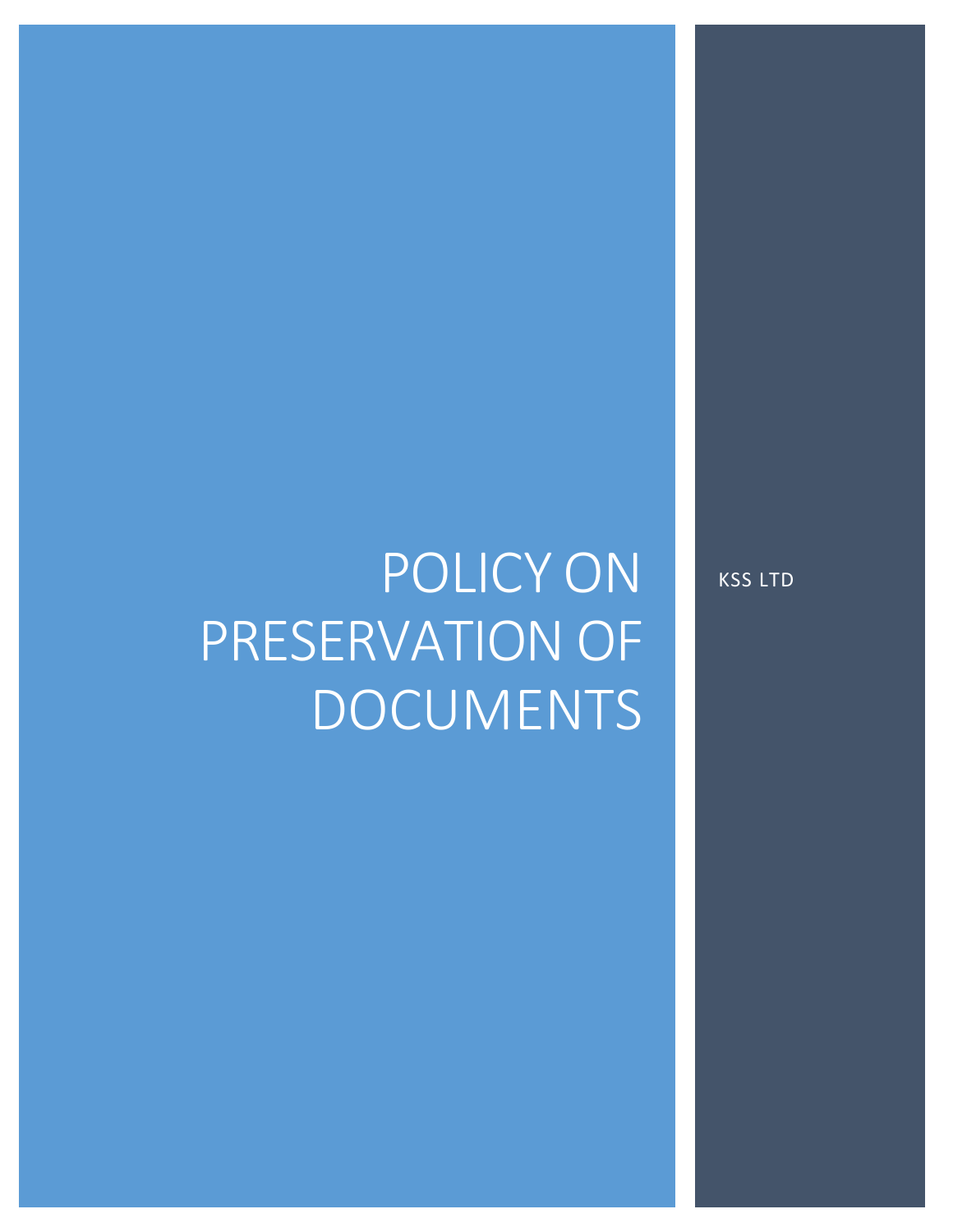#### **Purpose**

The purpose of this policy is preservation of the documents of the Company in accordance with the provisions of the Companies Act, 2013 and in accordance with the provisions of regulation 9 of Chapter III SEBI (Listing Obligations and Disclosure Requirements) Regulations, 2015 (Regulations).

This policy seeks to ensure that the Company's business is adequately documented that are managed in accordance with best practice.

#### **Effective Date**

The Policy is effective from December 01, 2015.

#### Scope

This policy is applicable to all departments of the Company. It ensures that the Company maintains both electronic and physical documents as per various statutory requirements and are subject to the same degree of confidentiality and care.

#### **Definitions**

"Act" means the Companies Act, 2013 & rules made thereunder.

**"Applicable Law"** means any law, rules, circulars, guidelines or standards issued by Securities Exchange Board of India, Ministry of Corporate Affairs and The Institute of Company Secretaries of India under whichthe preservation of the Documents has been prescribed.

**"Board"** means the Board of directors of the Company or its Committee.

**"Company"** means Transport Corporation of India Ltd.

**"Current Document(s)"** means any document that still has an ongoing relevance with reference to any ongoing litigation, proceedings, complaint, dispute, contract or any like matter.

**"Document(s)"** refersto papers, notes, agreements, notices, advertisements, requisitions, orders, declarations, forms, correspondence, minutes, indices, registers and or any other record, required under orin order to comply with the requirements of any Applicable Law, whether issued, sent, received or kept in pursuance of the Act or under any other law for the time being in force or otherwise, maintained on paper or in Electronic Form and does not include multiple or identical copies.

**"Electronic Record(s)"** means the electronic record as defined under section 2 (1)(t) of the Information Technology Act, 2000.

**"Electronic Form"** means any contemporaneous electronic device such as computer, laptop, compact disc, floppy disc, space on electronic cloud, or any other form of storage and retrieval device, considered feasible, whether the same is in possession or control of the Company or otherwise the Company has control over accessto it.

**"Maintenance"** means keeping Documents, either physically orin Electronic Form.

**"Preservation"** means to keep in good order and to prevent from being altered, damaged or destroyed.

**"Regulations"** means the Securities Exchange Board of India (Listing Obligation and Disclosure Requirements) Regulations, 2015 (LODR).

The words and phrases used in this Policy and not defined here shall derive their meaning from the Applicable Law.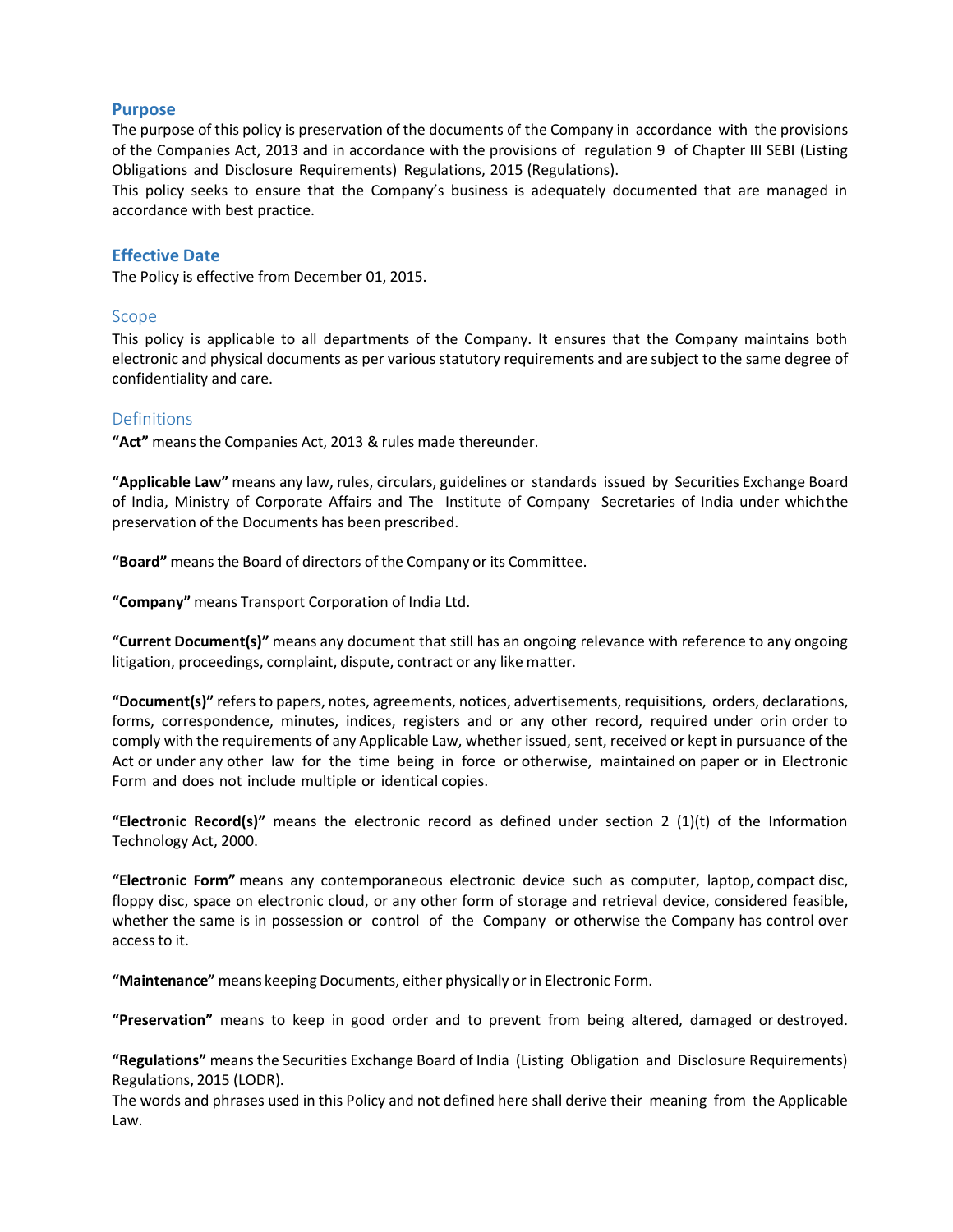## **Classification**

Based upon the recommendations of the management, the Board of Directors have classified the following documents to be retained and preserved as tabulated hereunder, in the manner detailed under Annexure I:

| SI.<br>No. | <b>Particulars</b>                                                                                           | Category |
|------------|--------------------------------------------------------------------------------------------------------------|----------|
|            | Documents that needs to be preserved/retained permanently                                                    | Type A   |
| 2          | Documents that may be preserved/retained for a period of 08 years or more after the<br>end of financial year | Type B   |
|            | Other documents which may be retained for less than 08 years                                                 | Type C   |

The documents concerning other routine matters & having substantial long-lasting consequences shall be preserved by all concerned as may be decided by the respective divisional CFO/CEO and/orthe Departmental Heads of the Company based upon usefulness and necessity.

## Mode of preservation & responsibility

The Documents may be preserved in physical form or electronic form. The preservation of Documents should be such as to ensure that there is no tampering, alteration, destruction or anything which endangers the content, authenticity, utility or accessibility of the Documents.

The divisional CFO/CEO and the Departmental Heads of the Company shall be responsible for maintenance of the documents in their respective division/department taking into account this policy prescribing the minimum period for maintenance of documents and shall take decision to retain/preserve or destroy documents pertaining to their division/department keeping in view ongoing or anticipated litigation(s), if any.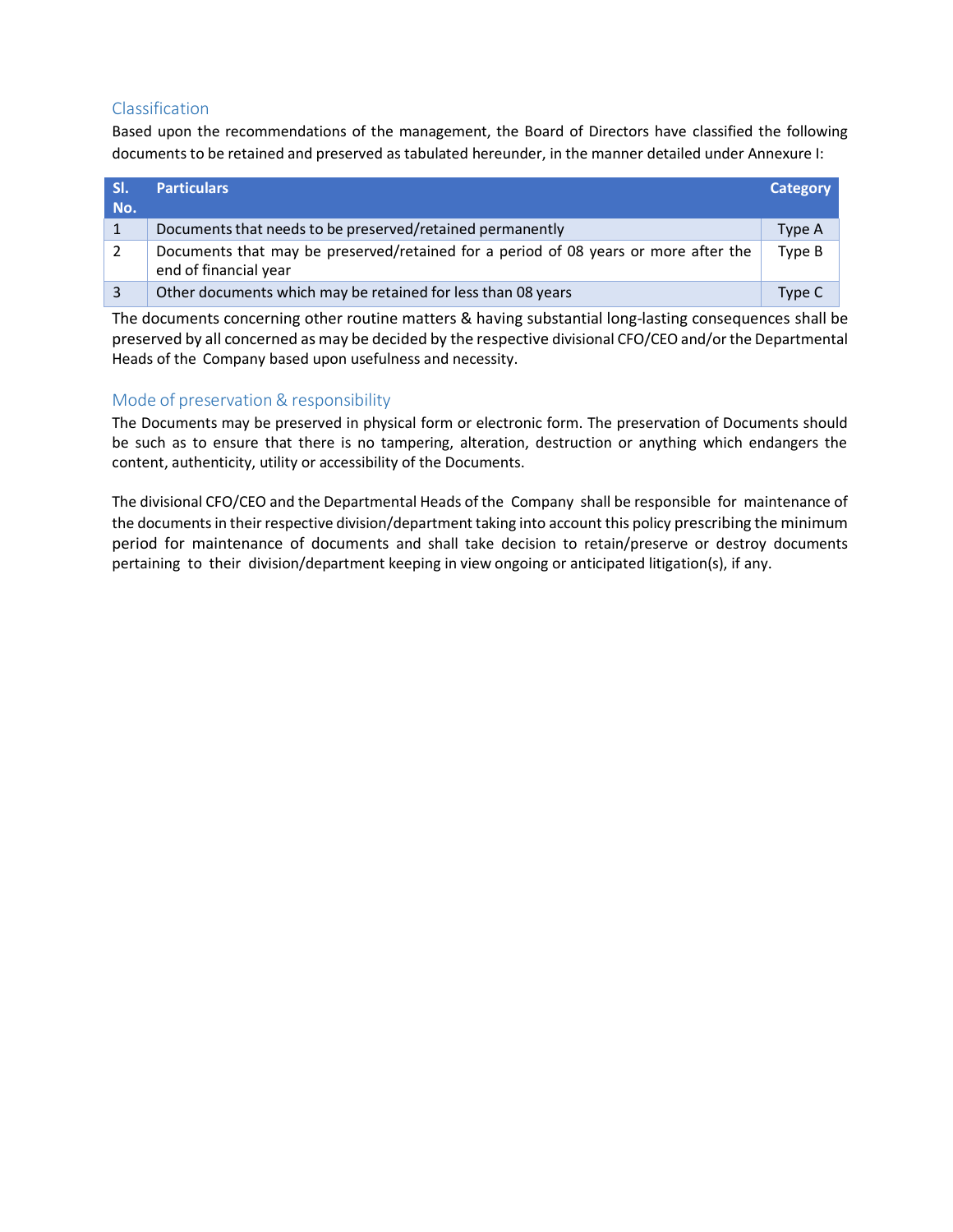# Annexure I

## a. Accounts, Finance & taxation records including Annual Financial statement

| <b>Record Type</b>                                                                                                                                                                                 | <b>Retention</b><br><b>Period</b>      | <b>Document</b><br>Type |
|----------------------------------------------------------------------------------------------------------------------------------------------------------------------------------------------------|----------------------------------------|-------------------------|
| Books of Accounts including work papers and other documents related to the<br>audit including Tax and Vat Audit, Accounts Payable/Receivable ledgers,<br>General Ledger, Annual Plans and Budgets, | 8 years                                | Type B                  |
| <b>Investment Records</b>                                                                                                                                                                          | Permanent                              | Type A                  |
| Fixed Asset Register with supporting Purchase Orders and Bills for fixed assets<br>addition                                                                                                        | 8 years                                | Type B                  |
| Payroll TDS, PF, ESI return and challan applicable on payroll                                                                                                                                      | 8 years                                | Type B                  |
| Treasury documents - Credit approvals from bank                                                                                                                                                    | Permanent                              | Type A                  |
| Bank Account passbook or statement, Bank Reconciliation Statement and<br>Letter of Credit Documents                                                                                                | 8 years                                | Type B                  |
| <b>Bank Guarantees</b>                                                                                                                                                                             | Till the expiry of<br>the claim period | Type B/Type C           |
| <b>Tax Litigation documents</b>                                                                                                                                                                    | Permanent                              | Type A                  |
| Import/Export Documentation                                                                                                                                                                        | 8 years                                | Type B                  |
| Excise Tax / Service tax/VAT records/returns                                                                                                                                                       | 8 years                                | Type B                  |
| Payroll Tax records                                                                                                                                                                                | 8 years                                | Type B                  |
| Consignment Note/ Proof of Delivery                                                                                                                                                                | 6 years                                | Type C                  |

## b. Corporate Secretarial Records

| <b>Record Type</b>                                                                   | <b>Retention Period</b>                                                                         | <b>Document</b><br><b>Type</b> |
|--------------------------------------------------------------------------------------|-------------------------------------------------------------------------------------------------|--------------------------------|
| Certificate of Incorporation/ Certificate of Change of Name                          | Permanent                                                                                       | Type A                         |
| Memorandum and Articles of Association                                               | Permanent                                                                                       | Type A                         |
| Certificate to Commence Business                                                     | Permanent                                                                                       | Type A                         |
| Minute Books                                                                         | Permanent                                                                                       | Type A                         |
| Notice/Agenda and other related papers                                               | 8 Years                                                                                         | Type B                         |
| Register of Postal Ballot and Scrutinizer Report and<br>Office copies of the notices | Until the resolution has been<br>implemented or for a period of<br>10 Years, whichever is later | Type B                         |
| <b>Register of Allotments</b>                                                        | 8 Years                                                                                         | Type B                         |
| Register of Investments in securities not held in the<br>name of the Company         | Permanent                                                                                       | Type A                         |
| Register of Buy-back of Securities                                                   | 8 Years                                                                                         | Type B                         |
| Register of Charges                                                                  | 8 Years                                                                                         | Type B                         |
| Register and Index of Members                                                        | Permanent                                                                                       | Type A                         |
| Register and Index of Debenture holder/ Foreign Register<br>of Debenture holders     | 15 Years from the date of<br>redemption of debentures                                           | Type B                         |
| Foreign Register of Members                                                          | Preserved until discontinued                                                                    | B/<br>Type<br>Type C           |
| Register of renewed and duplicate certificates                                       | Permanent                                                                                       | Type A                         |
| Register of contracts in which Directors are interested                              | Permanent                                                                                       | Type A                         |
| Register of Directors, Managing Director, Manager and<br>Secretary                   | Permanent                                                                                       | Type A                         |
| Register of Directors' Shareholding                                                  | Permanent                                                                                       | Type A                         |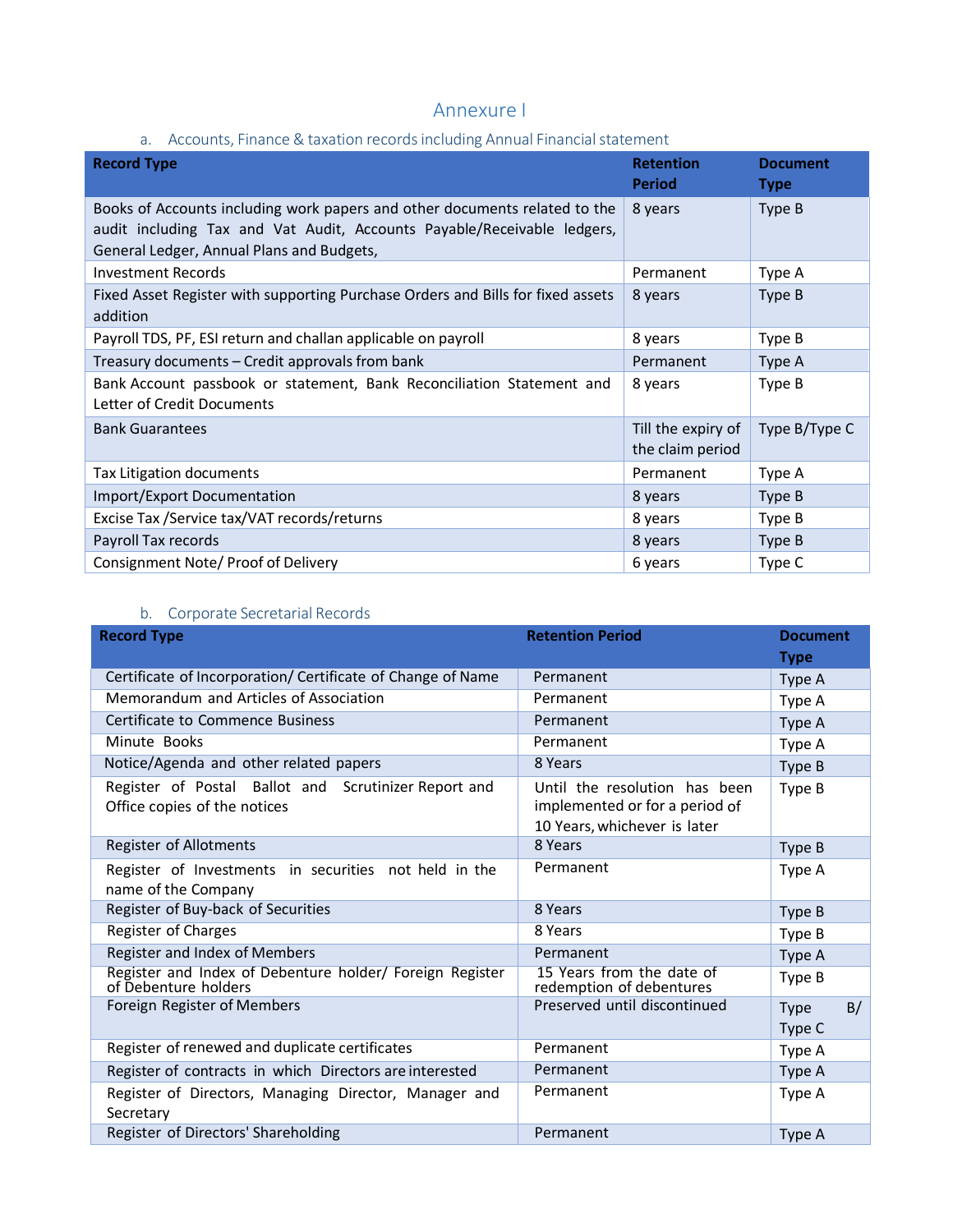| Register of Inter-Corporate Loans and investments                                                  | Permanent                                                    | Type A               |
|----------------------------------------------------------------------------------------------------|--------------------------------------------------------------|----------------------|
| Register of Deposits                                                                               | 8 Years                                                      | Type B               |
| Register of payment of Dividend                                                                    | 8 Years                                                      | Type B               |
| Dividend reconciliation statement                                                                  | Preserved<br>long as any<br>as<br>dividend remains unclaimed | B/<br>Type<br>Type C |
| Register of Directors' Attendance                                                                  | 8 Years                                                      | Type B               |
| Register of Proxies                                                                                | 8 Years                                                      | Type B               |
| Register of linspection                                                                            | 8 Years                                                      | Type B               |
| Register of Investments (other than securities not held in<br>the name of the Company)             | Permanent                                                    | Type A               |
| Register of transfer of shares                                                                     | Permanent                                                    | Type A               |
| Register of Transmission of Shares                                                                 | Permanent                                                    | Type A               |
| Register of Employees Stock Option                                                                 | 15 years                                                     |                      |
| Register in Respect of SEBI (Substantial Acquisition of<br>Shares and Takeovers) Regulations, 2011 | Permanent                                                    | Type A               |
| Register in Respect of SEBI (Prohibition of Insider<br>Trading) Regulations, 2015                  | Permanent                                                    | Type A               |
| Annual Return                                                                                      | 8 Years                                                      | Type B               |
| ROC/Stock Exchange filings in physical & electronic<br>form                                        | 5 years                                                      | Type C               |
| <b>Annual Reports</b>                                                                              | Permanent                                                    | Type A               |
| Records on CSR Projects undertaken and progress thereon                                            | Permanent                                                    | Type A               |

# c. Legal& Insurance Records

| <b>Record Type</b>                                                                                                                   | <b>Retention Period</b>                         | <b>Document Type</b>              |
|--------------------------------------------------------------------------------------------------------------------------------------|-------------------------------------------------|-----------------------------------|
| License and Permits, and other statutory approvals                                                                                   | Permanent or till the date of<br>validity       | A/Type<br><b>Type</b><br>B/Type C |
| Legal Memoranda and Opinions                                                                                                         | 3 years after the closure of the<br>matter      | Type C                            |
| Litigation files/court orders                                                                                                        | permanent                                       | Type A                            |
| Trade Mark and related correspondence                                                                                                | Permanent                                       | Type A                            |
| Claim Files etc.                                                                                                                     | 8 years                                         | Type B                            |
| Insurance Policies for the Company                                                                                                   | 8 years                                         | Type B                            |
| Contracts and Related Correspondence (including any<br>proposal that resulted in the contract) and all other<br>supportive documents | 8 years                                         | Type B                            |
| Non-disclosure agreement                                                                                                             | One year after<br>end of the<br>validity period | Type C                            |
| Correspondence,<br>Deeds,<br>Property<br>Assessments,<br>Licenses, Rights of Way                                                     | Permanent                                       | Type A                            |
| Original Purchase / Sale Deeds                                                                                                       | Permanent                                       | Type A                            |
| Original Lease Agreements                                                                                                            | 3 years after expiry of lease                   | Type C                            |